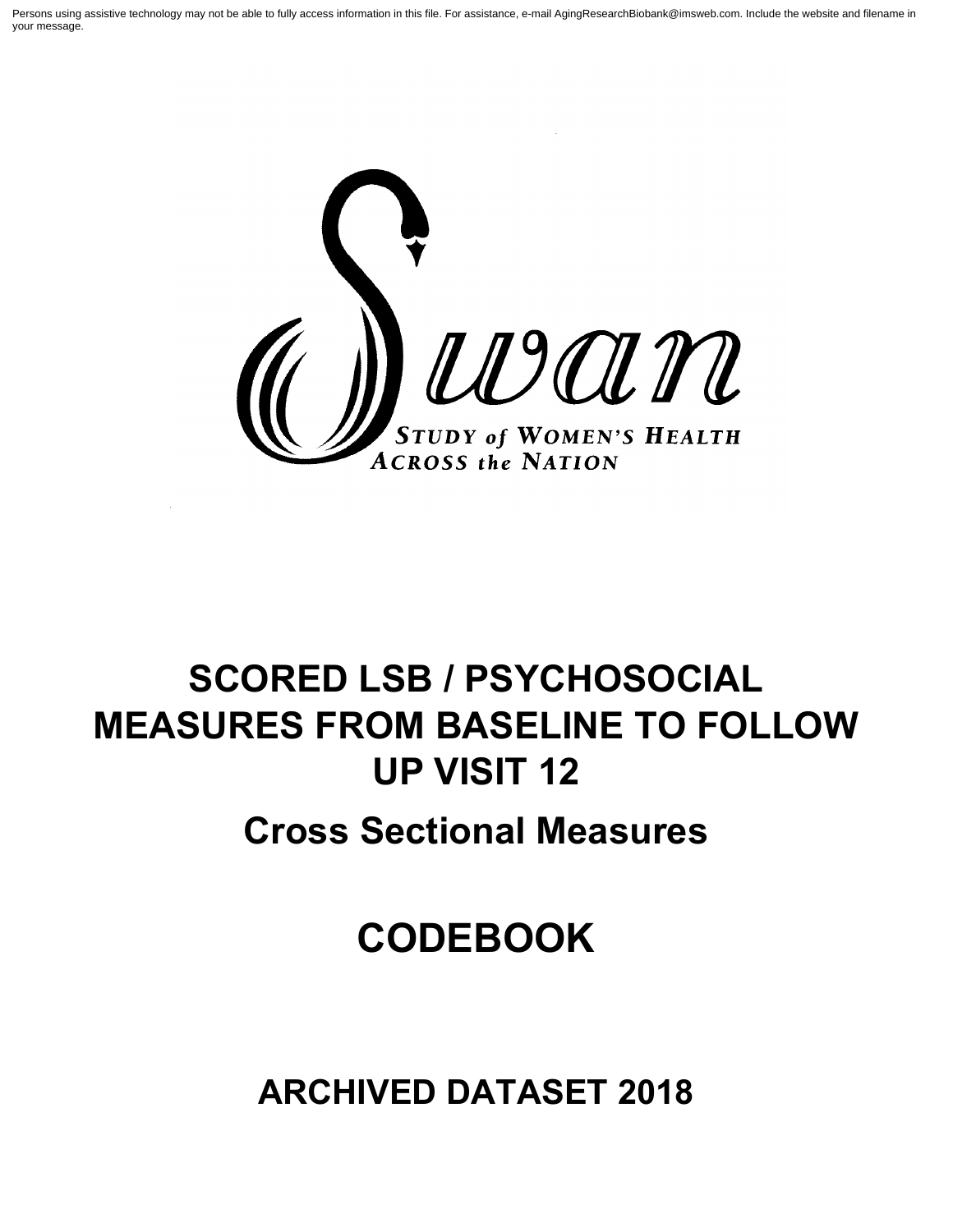## **PAGE INTENTIONALLY BLANK**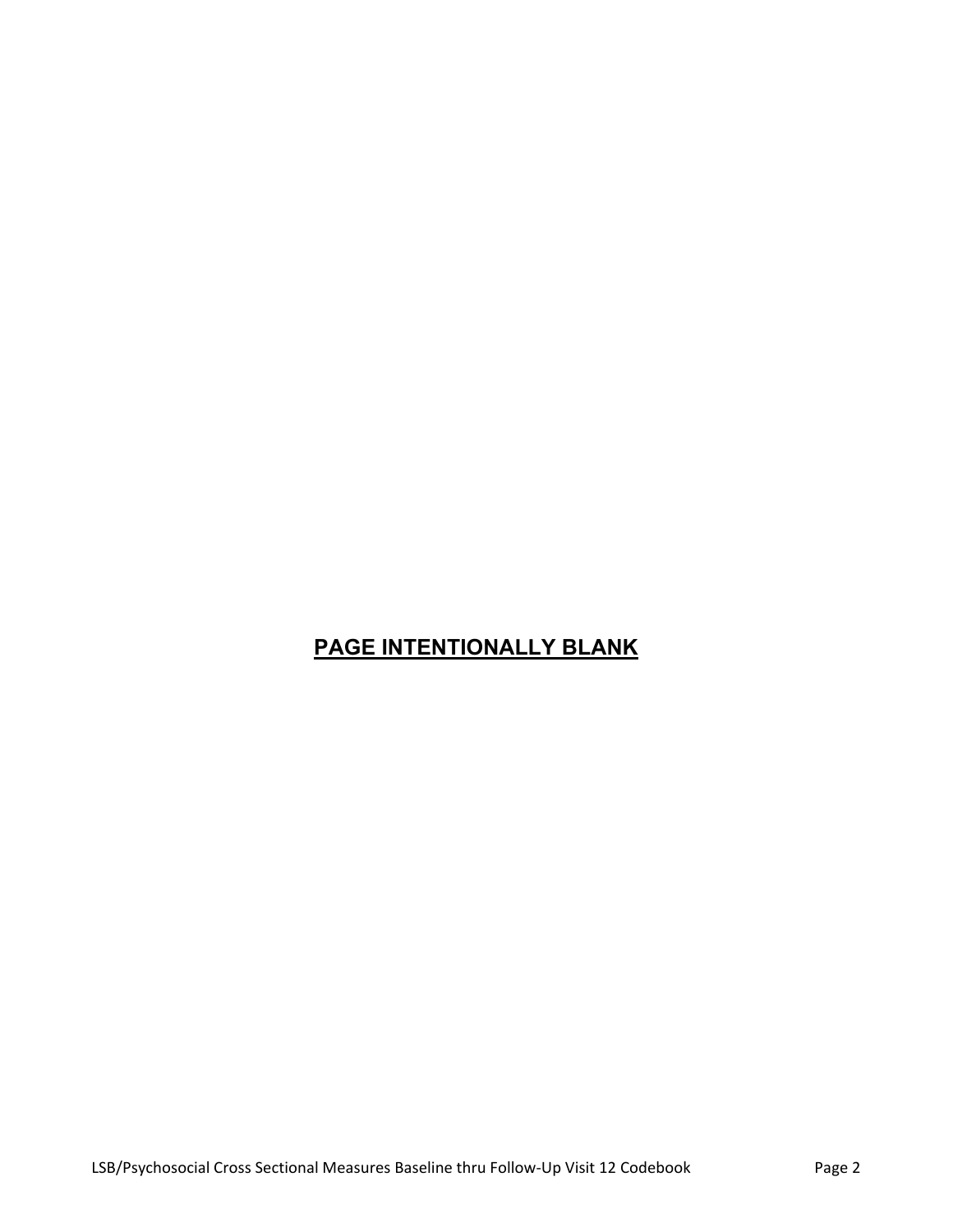## **TABLE OF CONTENTS**

| Questions from Data Collection Forms on which Created Variables Based |  |
|-----------------------------------------------------------------------|--|
|                                                                       |  |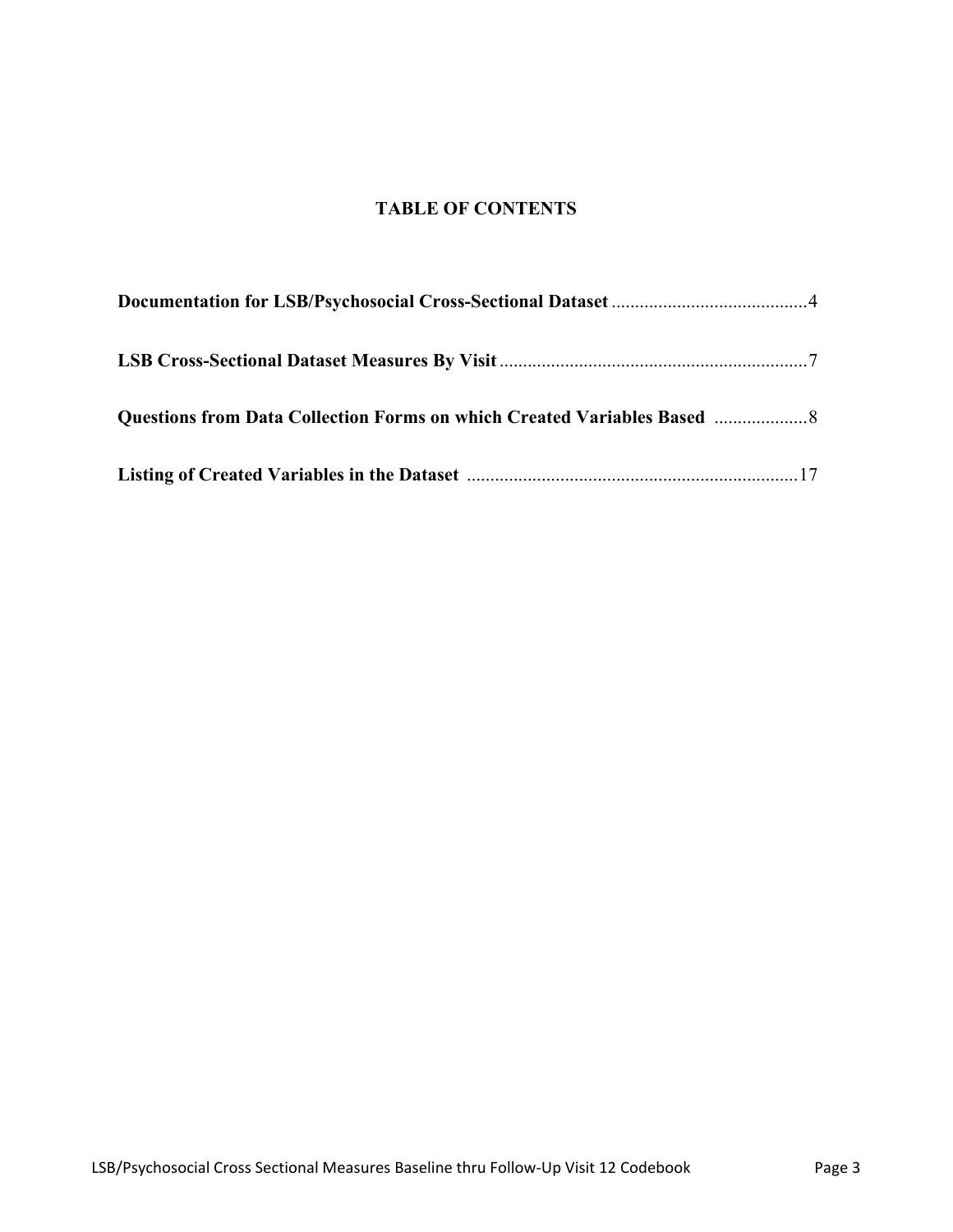#### **DOCUMENTATION FOR THE SWAN LSB/PSYCHOSOCIAL CROSS-SECTIONAL MEASURES BASELINE – FOLLOW UP VISIT 12 DATASET**

#### *Who is included in the public use dataset***:**

The dataset contains information from Baseline to Visit 12 for the 3,302 women from the 7 clinical sites participating in the SWAN longitudinal study. The sites include Boston, MA, Pittsburgh, PA, Oakland and Los Angeles, CA, Detroit, MI, Newark, NJ, and Chicago, IL. The assigned participant ID has been replaced with a randomly generated ARCHID in order to protect participant privacy.

This codebook documents the LSB (Lifestyle, Symptoms and Behaviors)/Psychosocial information obtained from the Cross-sectional Interview, Annual Interviews, and Self-Administered Questionnaire Part A (*hereafter referred to as SAA*) from Baseline through Follow up 12 Visit datasets.

*Missing data coding:* Original missing codes (-1: not applicable, -7: refused, -8: don't know, -9: missing) have been recoded to SAS missing codes (.B: not applicable, .D: refused, .C: don't know, and .A: missing).

*Created variables***:** Some key standard variables that might be needed for many analyses were created. The names and coding of the created variables can be found beginning in Section IV.

**Acculturation-Language** (ACCBIN0, ACCCAT0, PROGRAM0, READSPK0, SPKFRND0, THINK0) was obtained once on the Baseline Interview from questions  $D.3 - 6$ . This scale includes 4 questions and was scored according to code provided by NERI/Nancy Avis. Responses were recoded so that 0 = only another language, 1 = other>English, 3 = English>other, and 4 = English only. The mean of these 4 questions was then used to create a binary variable (ACCBIN0: 0 = low/no acculturation, 1 = high acculturation) and a categorical variable (ACCCAT0:  $0 = low$ , 1 = mid, 2 = high acculturation).

**Attitudes toward Aging and Menopause** (ATTAGMN0, ATTACAT0, ATTAGMN9, ATTACAT9) was obtained on the Cross-sectional Interview from questions I.1.a-j and the Visit 09 Follow up Interview questions F2.a-e and F.3.a-e, and was scored according to Sommer B, et al, *Psychosomatic Medicine,* 1999; 61:868-75. This scale includes 10 questions, although only 8 of the 10 questions are used for scoring. For this scale, a score is calculated if at least 6 of the 8 items were completed. Responses were reversed where necessary (OLD\_VAL, FREE, POSITIVE) so that all items are positively scored. Items are summed, and can range from 0.00 to 3.00. A higher value indicates a more positive attitude. Additionally, the continuous score (ATTAGMN0, ATTAGMN9) is converted to a categorical score (ATTACAT0, ATTACAT9) defined as: 0=neutral/negative attitude (0.0-1.99); 1=slightly/somewhat positive attitude (2.00-2.49); and 2=highly positive attitude (2.50-3.00).

Visit 01 asked only one question from this scale (WORSE1) and Visit 04 asked six questions (POSITIV4, WORSE4, MENODEP4, REGRET4, NO\_MED4, and H\_NOTIC4). Therefore, scores were not derived for either of these visits.

**Life Orientation Test** (OPTISUM1, NEGORNT1, POSORNT1) was obtained on the Follow Up Visit 01 SAA from questions K.1.a-f. This scale includes 6 questions and was scored according to Scheier MF & Carver CS, *Health Psychology*, 1985, 4(3):219-247. To create the optimism summary score (OPTISUM1), the 3 "negative" items were reverse scored and then summed with the 3 "positive" items. The optimism summary score ranges from 0-18, with higher scores indicating more optimism. In addition, a positive orientation score (POSORNT1) was calculated by summing the 3 "positive" items, and a negative orientation score (NEGORNT1) was calculated by summing the 3 "negative" items. Both variables range from 0-9. It is important to note that SWAN did not include the 4 filler questions that are normally part of the scale. Also, the standard Life Orientation Test has 5 response categories (agree a lot, agree a little, neither agree nor disagree, disagree a little, disagree a lot). SWAN has changed the scale so that there are 4 different response categories (a lot like me, somewhat like me, a little like me, and not at all like me).

**Spielberger Trait Anger Scales** were obtained on the SAA at Follow Up Visits 04 and 07 and scored in accordance with the Spielberger references: Spielberger CD, Reheiser EC (2009). *Assessment of emotions: Anxiety, anger, depression, and curiosity*. Applied Psychology: Health and Well-Being 1, 271-302., Spielberger CD, et al. *The assessment of anger: The State-Trait Anger Scale.* In: Butcher JN, Spielberger CD, editors. Advances in Personality Assessment, 1983. and Spielberger CD. *The experience and expression of anger:*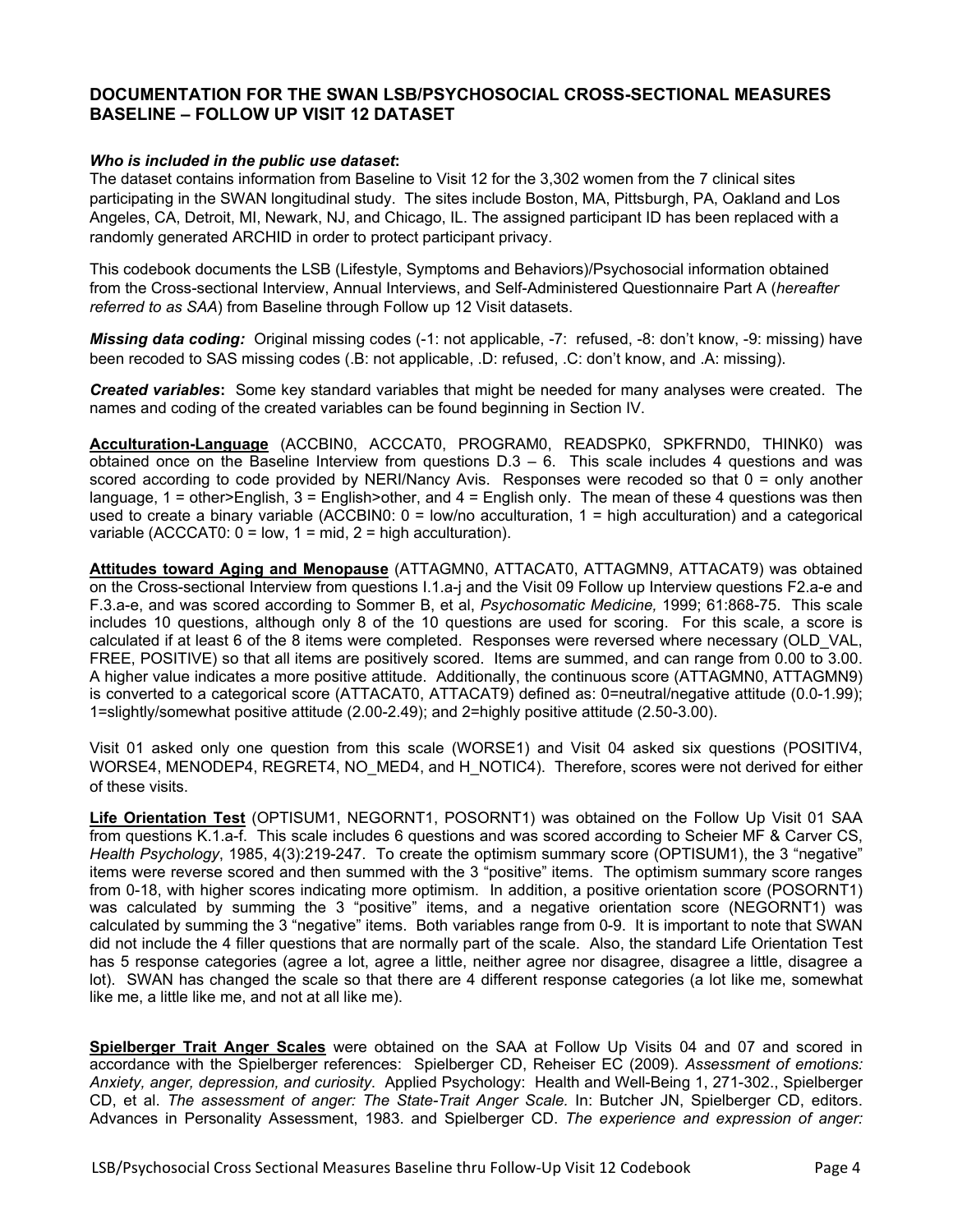*Constructions and validation of an anger expression scale.* In: Chesney MA, editor. Anger & Hostility in Behavioral Medicine, 1984,4-30.

- Spielberger Trait Anger Scale (STATANG7) was calculated from ten questions. All responses were positively scored. For this scale, a score is calculated if at least 8 of the 10 items were completed. Items are summed, and can range from 10 to 40; thus, a higher value indicates high trait anger. Trait anger refers to a predisposition to find a large range of situations to be annoying and to experience State Anger frequently. It is measured by asking participants about how angry they feel in general. Visit 07 is the only SWAN visit at which this particular Spielberger scale was asked.
- Spielberger Angry Reaction Subscale (STATANR4, STATANR7) was calculated from four questions, which are a subset of the Trait Anger questions. All responses were positively scored. For this scale, a score is calculated if at least 3 of the 4 items were completed. Items are summed, and the total score can range from 4 to 16; thus, a higher value indicates high trait angry reaction.
- Spielberger Angry Temperament Subscale (STATANT7) was calculated from four questions which are a subset of the Trait Anger questions. All responses were positively scored. For this scale, a score is calculated if at least 3 of the 4 items were completed. Items are summed, and can range from 4 to 16; thus, a higher value indicates high trait angry temperament. Angry Temperament subscale measures individual differences in the disposition to experience angry feelings without provocation. Visit 07 is the only visit at which this particular Spielberger subscale was asked.
- Spielberger Trait Anger Expression Inventory Anger In Scale (STAXIN4) was calculated from eight questions, and all responses were positively scored. For this scale, a score is calculated if at least 6 of the 8 items were completed. Items are summed, and the total score can range from 8 to 32; thus, a higher score indicates the extent to which feelings of anger are suppressed. Visit 04 is the only SWAN visit at which this particular Spielberger scale was asked.
- Spielberger Trait Anger Expression Inventory Anger Out Scale (STAXOUT4) was calculated from eight questions, and all responses were positively scored. For this scale, a score is calculated if at least 6 of the 8 items were completed. Items are summed, and the total score can range from 8 to 32; thus, a higher score indicates the extent to which feelings of anger are expressed. Visit 04 is the only SWAN visit at which this particular Spielberger scale was asked.

**Spielberger Trait Anxiety Scale** (STANXIT4, STANXIT7) was calculated on the SAA at Follow Up Visits 04 and 07 from ten questions in accordance with the reference Spielberger CD, Reheiser EC (2009). *Assessment of emotions: Anxiety, anger, depression, and curiosity*. Applied Psychology: Health and Well-Being 1, 271- 302. This reference validates SWAN's use of 10 items instead of the 20-item scale outlined in Spielberger CD (1979). *Preliminary Manual for the State-Trait Personality Inventory (STPI)*. Unpublished manuscript. Tampa, FL, University of South Tampa. One further reference is Spielberger CD. *STAI Manual for State-Trait Anxiety Inventory.* Consulting Psychologists Press, 1970. Responses were reversed where necessary so that all items are positively scored, then were summed (range 10 to 40). Thus a higher value indicates high trait anxiety. For this scale, a score is calculated if at least 8 of the 10 items were completed. These questions were also asked at Visit 01; however, the response options for Visit 01 do *not* match those for Visit 04 & Visit 07 and thus have not been scored.

**Pittsburgh Sleep Quality Index** (PSQI\_SCORE4, PSQI\_SCORE12) scores were created for visits 4 and 12. Scores range from  $0 - 21$  and are a sum of the following seven component variables (range  $0 - 3$  each), which are also included (question numbers correspond to the accompanying form in the next section):

- 1. Daytime dysfunction (PSQIDAYDYS#) based on D10 and D11
- 2. Sleep Disturbances (PSQIDISTB#) based on D7b D7j
- 3. Sleep Duration (PSQIDURAT#) based on D6
- 4. Sleep Efficiency (PSQIHSE#) based on D3, D5, and D6
- 5. Sleep Latency (PSQILATEN#) based on D4, D7a
- 6. Sleep Medications needed (PSQIMEDS#) based on D9
- 7. Subjective sleep quality (PSQISLPQUAL#) based on D8

Raw variables used to calculate these scores can be found in the Self-Administered Questionnaire A.

**Please note** that some questionable bedtime values reported in the Self-A have been changed from PM to AM in this dataset and for scoring (n=63 in visit 4, n=8 in visit 12). Additionally, PSQI variables for some participants with questionable bedtimes (n=32 in visit 4, n=9 in visit 12) have been set to missing in this dataset. It is recommended that analysts use the versions of the following sleep variables included in this dataset if they wish

LSB/Psychosocial Cross Sectional Measures Baseline thru Follow-Up Visit 12 Codebook Page 5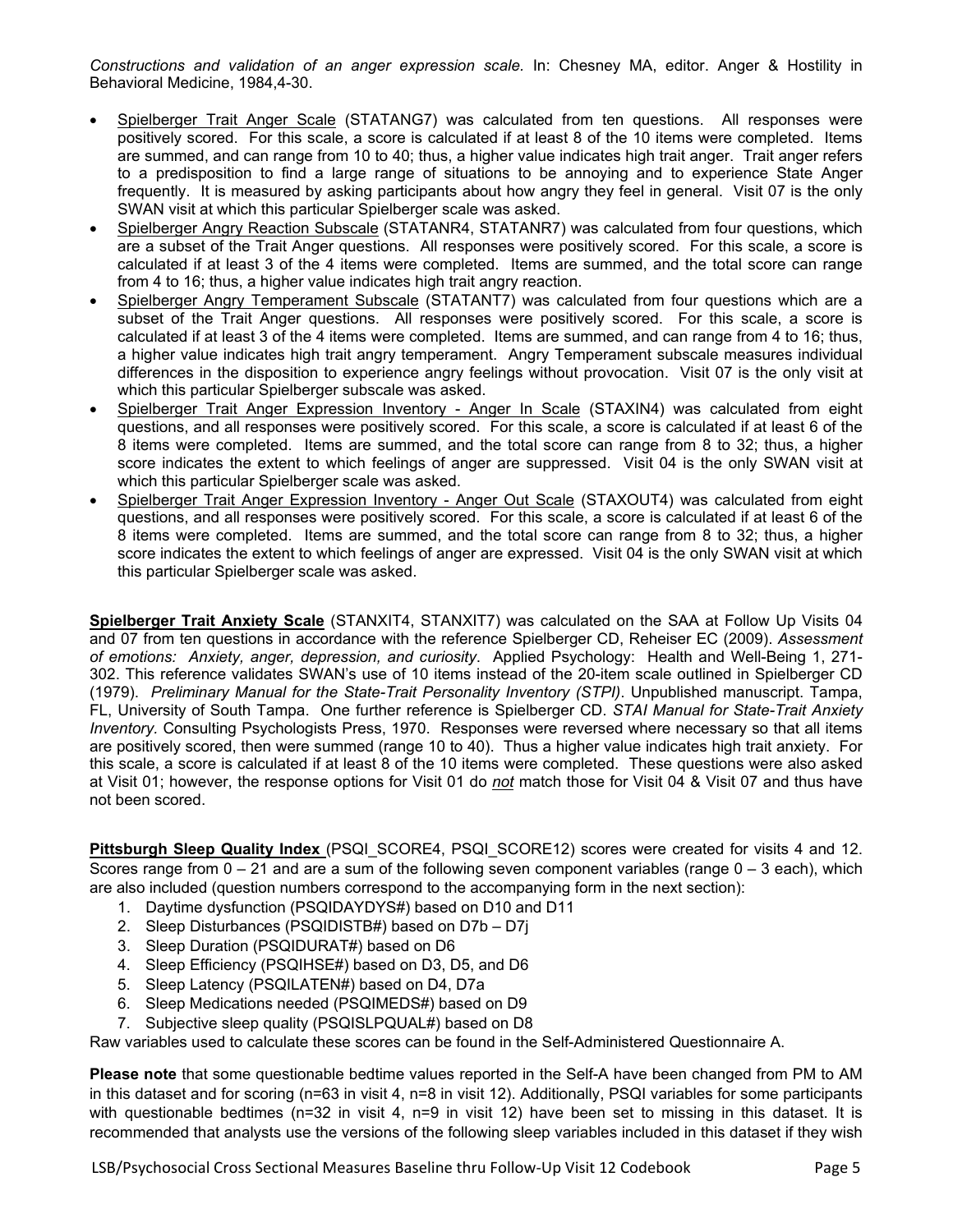to recreate scores: BEDMIL#, BEDTIMA#, BEDTIME#, GETUPAMP#, GETUPMIL#, and GETUPTI#. Other variables needed for scoring can be pulled from the Self-A dataset. Impacted IDs are listed below.

**Race/ Ethnicity** (RACE) Participant race/ethnicity is provided from the Screener dataset, coded as:

- 1= Black
- 2= Chinese/Chinese American
- 3= Japanese/Japanese American
- 4= White Non-Hispanic
- 5= Hispanic

**Study site** (SITE) Participant study site is provided from the Screener dataset, coded as:

- 11= Detroit, MI 12= Boston, MA 13= Chicago, IL 14= Oakland, CA 15= Los Angeles, CA 16= Newark, NJ
- 17= Pittsburgh, PA

#### *Additional Notes:*

- Visit 09 pulled summary scores from two different forms the Follow up Interview and the Self-Administered Questionnaire Part A. If one of the forms was not present, the summary scores for that participant pulled from that form were missing. In addition, one site began collecting data again at Visit 09 after a gap of several visits using primarily the abbreviated follow up interview, that did not include a good many scores that are present in the LSB dataset.
- Not all scales created in this dataset have a published reference on which they were based. Nonetheless, the summary scores that have been created are provided to facilitate consistence across future SWAN manuscripts and presentations. Thus, use of these particular summary scores is encouraged by the Coordinating Center rather than the creation of new scales by individual investigators unless absolutely necessary.
- The number of women who completed each visit and each set of questions will vary. The SAS missing value (.) is used when a woman has not completed or does not have enough data to score a particular questionnaire.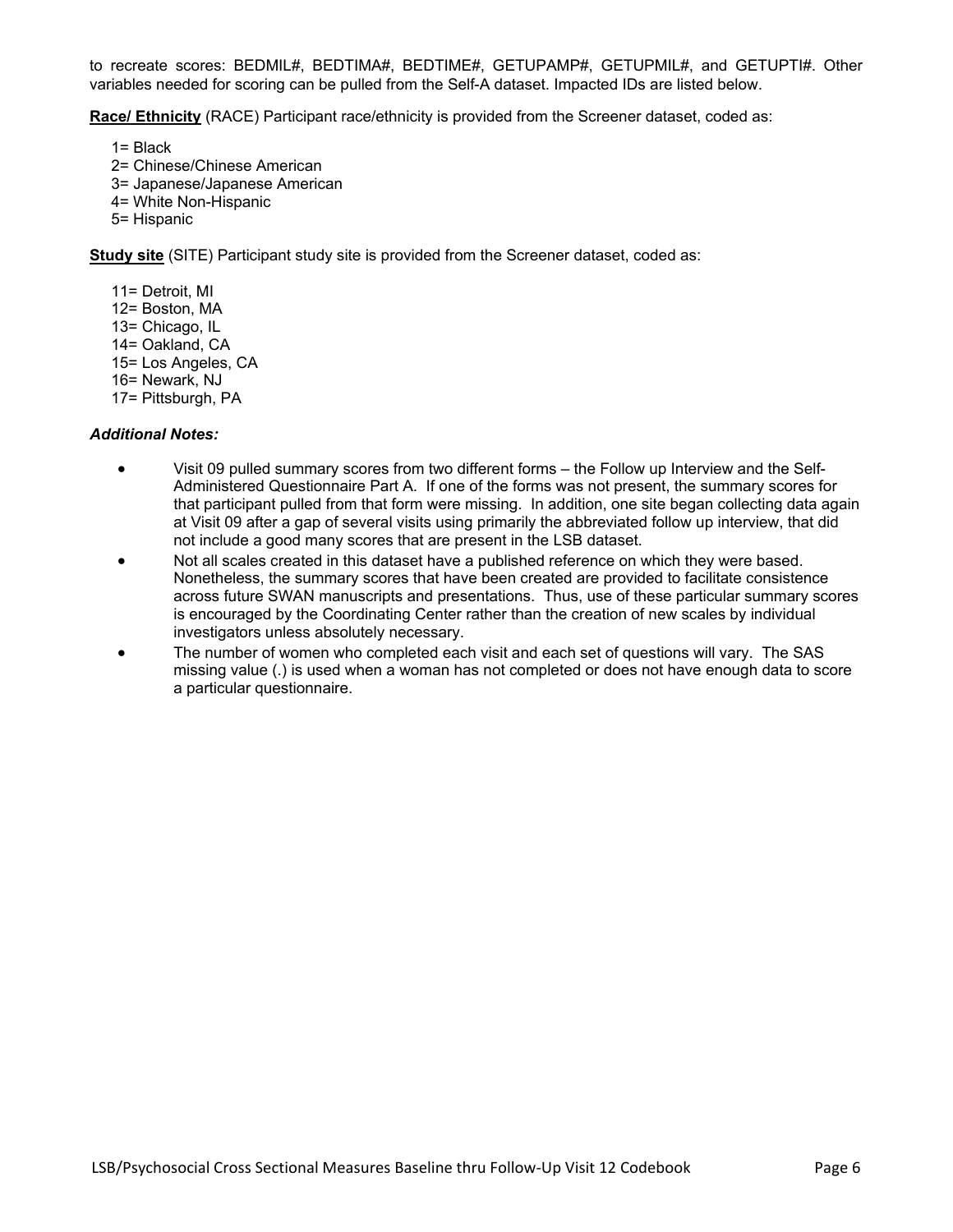#### **LSB CROSS SECTIONAL DATASET MEASURES BY VISIT**

| <b>SCALE (LSB Cross Sectional)</b>                     | # Items   | <b>V00</b>  | <b>V01</b> | V <sub>02</sub> | V <sub>03</sub> | V <sub>04</sub> | V <sub>05</sub> | <b>V06</b> | <b>V07</b> | <b>V08</b> | V <sub>09</sub> | <b>V10</b> | V11 | V <sub>12</sub> |
|--------------------------------------------------------|-----------|-------------|------------|-----------------|-----------------|-----------------|-----------------|------------|------------|------------|-----------------|------------|-----|-----------------|
| <b>Language Acculturation</b>                          | 4         | <b>FUI</b>  |            |                 |                 |                 |                 |            |            |            |                 |            |     |                 |
| <b>Attitude Toward Aging &amp;</b><br><b>Menopause</b> | 10        | <b>XSEC</b> |            |                 |                 |                 |                 |            |            |            | <b>FUI</b>      |            |     |                 |
| <b>Optimism-Life Orientation Test</b>                  | $6*$      |             | <b>SAA</b> |                 |                 |                 |                 |            |            |            |                 |            |     |                 |
| <b>Spielberger Trait Anxiety</b>                       | $10^{**}$ |             | SAA***     |                 |                 | <b>SAA</b>      |                 |            | <b>SAA</b> |            |                 |            |     |                 |
| <b>Spielberger Trait Anger</b>                         | 10        |             |            |                 |                 |                 |                 |            | <b>SAA</b> |            |                 |            |     |                 |
| <b>Sp. Angry Reaction</b>                              | 4         |             |            |                 |                 | <b>SAA</b>      |                 |            | <b>SAA</b> |            |                 |            |     |                 |
| <b>Sp. Angry Temperament</b>                           | 4         |             |            |                 |                 |                 |                 |            | <b>SAA</b> |            |                 |            |     |                 |
| Spielberger Anger In                                   | 8         |             |            |                 |                 | <b>SAA</b>      |                 |            |            |            |                 |            |     |                 |
| <b>Spielberger Anger Out</b>                           | 8         |             |            |                 |                 | <b>SAA</b>      |                 |            |            |            |                 |            |     |                 |
| <b>Pittsburgh Sleep Quality Index</b>                  |           |             |            |                 |                 | <b>SAA</b>      |                 |            |            |            |                 |            |     | <b>SAA</b>      |

\*Optimism scale is normally a 12-items

\*\* Spielberger Trait Anxiety is normally a 20-items, but the 2009 article (see reference above) validates the use of the 10-item sale

\*\*\*At V01 the wrong response options were used for Spielberger Trait Anxiety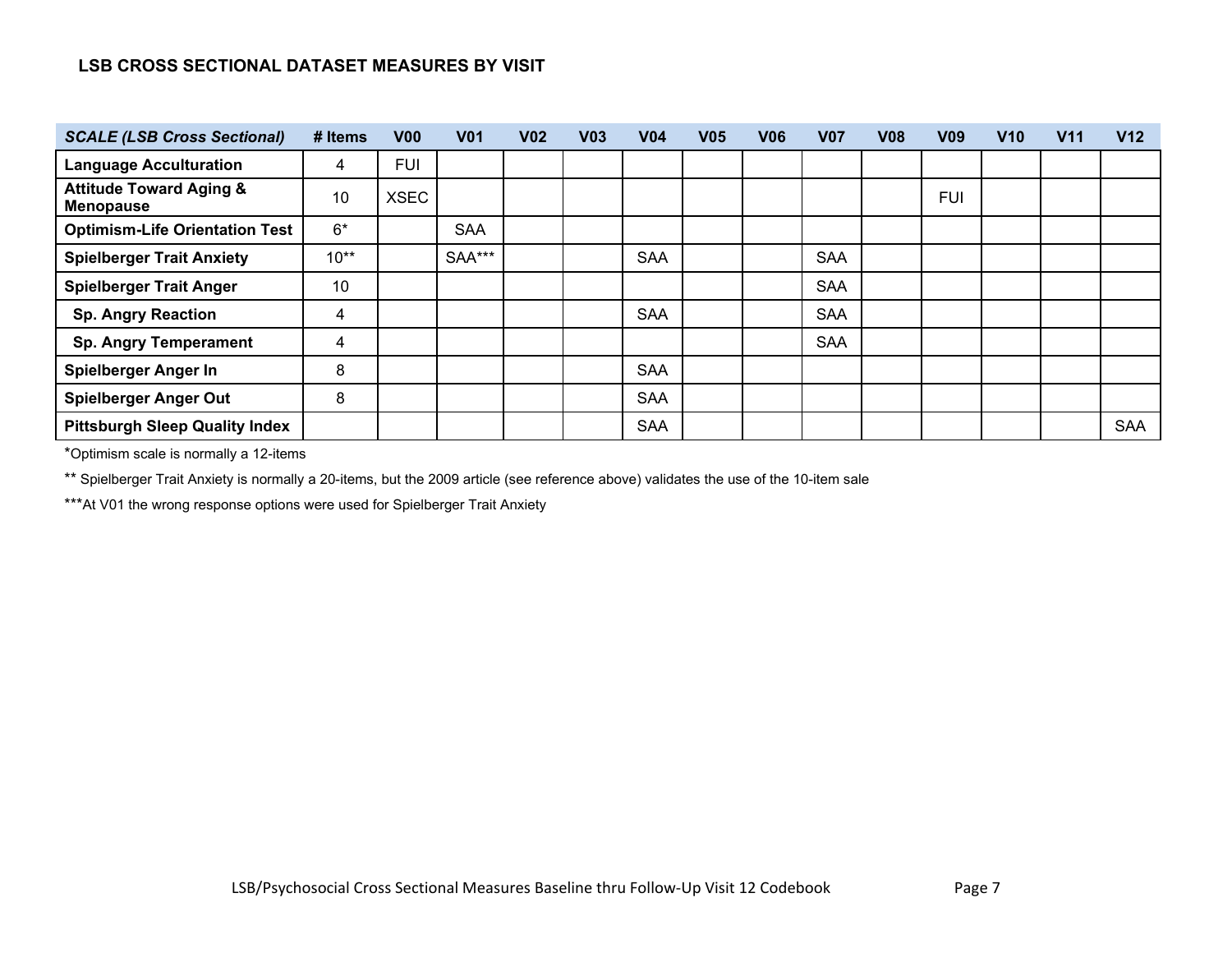#### **SECTION III. QUESTIONS FROM DATA COLLECTION FORMS (VARIABLE NAMES INCLUDED)**

#### *ACCULTURATION (LANGUAGE):*

**The following questions were used to construct the ACCBIN0, ACCCAT0, PROGRAM0, READSPK0, SPKFRND0, THINK0 variables:**

Now I would like to ask you some questions concerning language.

#### **CODES**

| 1ONLY ENGLISH                                                                                                              |
|----------------------------------------------------------------------------------------------------------------------------|
| 2ONLY CHINESE<br>3ENGLISH MORE OFTEN THAN CHINESE<br>4CHINESE MORE OFTEN THAN ENGLISH<br>5BOTH CHINESE AND ENGLISH EQUALLY |
| <b>6ONLY JAPANESE</b><br>7ENGLISH MORE OFTEN THAN JAPANESE<br>8JAPANESE MORE OFTEN THAN ENGLISH                            |
| 9 BOTH JAPANESE AND ENGLISH EQUALLY<br>10ONLY SPANISH<br>11ENGLISH MORE OFTEN THAN SPANISH                                 |
| 12SPANISH MORE OFTEN THAN ENGLISH<br>13BOTH SPANISH AND ENGLISH EQUALLY<br>14OTHER, Please Specify:                        |
| -8DON'T KNOW<br>77REFUSED                                                                                                  |

In general, what language do you read and speak? <br> **LANGREA0** , **READSPE0** 

In what language do you usually think? **LANGTHN0 , THNKSPE0**

What language do you usually speak with your friends? **LANGSPE0** , **SPEKSPE0**

What is/are the language(s) of the radio or TV programs that you prefer to watch? **LANGPRO0 , PROGSPE0**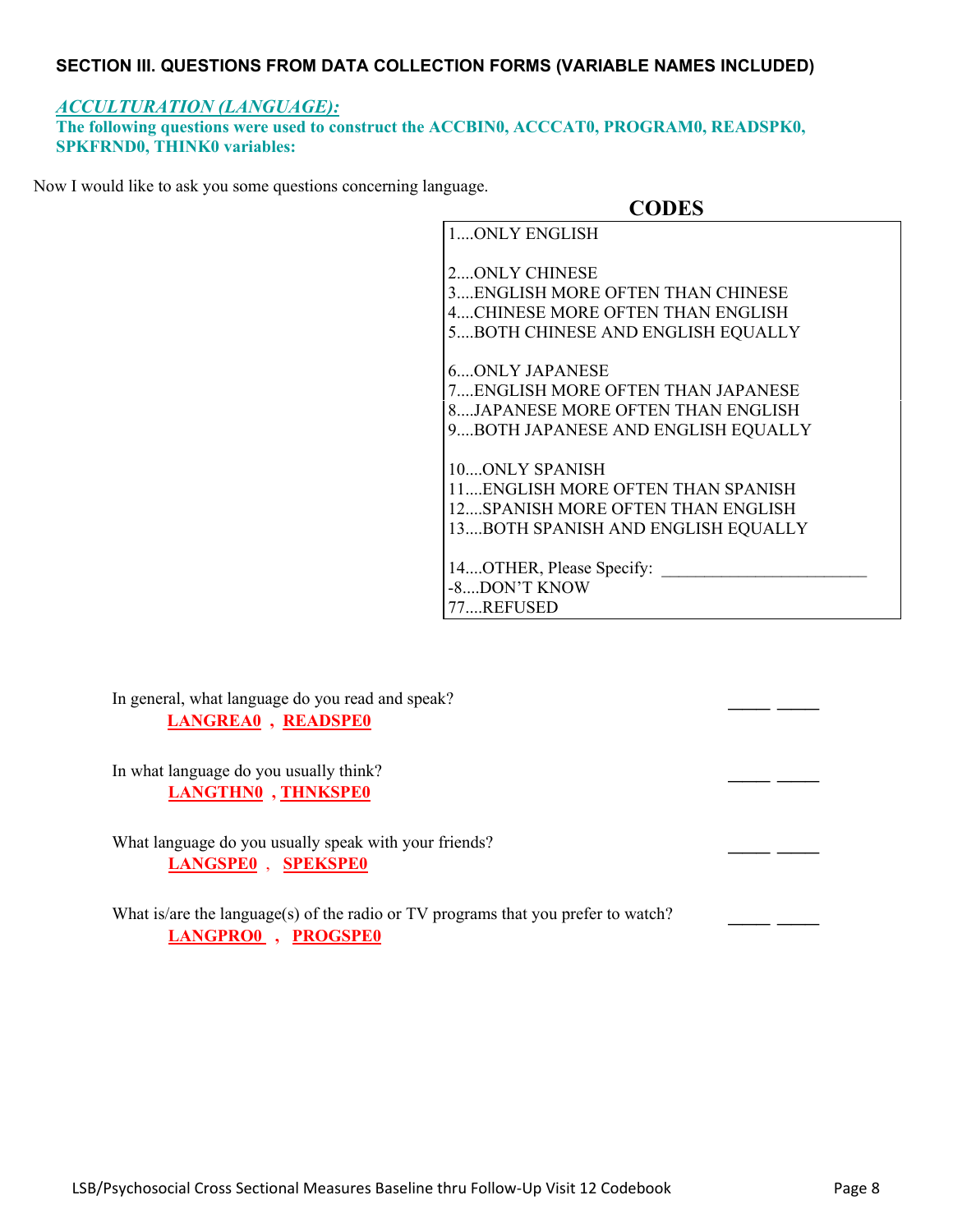## *ATTITUDES TOWARD AGING AND MENOPAUSE:*

**The following questions were used to construct the ATTACAT0, ATTACAT9, ATTAGMN0, and ATTAGMN9 variables:**

Now I am going to read you some statements about some general attitudes and feelings that women your age may have. Please tell me whether you personally agree, you feel neutral or your disagree with them [READ a-e]

[PROMPT AT\*: Do you personally agree, feel neutral (have no opinion) or disagree with:]

|          |                                    | Agree | <b>Neutral</b> | <b>Disagree</b> | DK   | <b>REF</b> |
|----------|------------------------------------|-------|----------------|-----------------|------|------------|
| $a^*a$ . | The older a woman is, the more     |       |                |                 |      |            |
|          | valued she is.                     |       |                | 3               | $-8$ | -7         |
|          | <b>OLD VAL</b>                     |       |                |                 |      |            |
| $*b$ .   | A woman is less attractive after   |       |                | 3               | -8   | -7         |
|          | menopause.                         |       |                |                 |      |            |
|          | <b>ATTRACT</b>                     |       |                |                 |      |            |
| c.       | Women who no longer have           |       |                |                 |      |            |
|          | menstrual periods feel free and    |       |                | 3               | -8   |            |
|          | independent.<br><b>FREE</b>        |       |                |                 |      |            |
| d.       | Menopause is a midlife change that |       |                |                 |      |            |
|          | generally does not need medical    |       | 2              | 3               | $-8$ |            |
|          | attention.<br><b>NO MED</b>        |       |                |                 |      |            |
| *e.      | Women with little free time hardly |       |                | 3               | -8   |            |
|          | notice the menopause.              |       |                |                 |      |            |
|          | <b>NOTICE</b>                      |       |                |                 |      |            |

Now I am going to read you some statements about your personal feelings. Please tell me whether you agree, your feel neutral or your disagree with them. [READ a-e]

[PROMPT AT\*: Do you agree, feel neutral (have no opinion) or disagree?]

|                |                                       | Agree | <b>Neutral</b> | <b>Disagree</b> | DK   | <b>REF</b> |
|----------------|---------------------------------------|-------|----------------|-----------------|------|------------|
| $a^*a$ .       | Overall, going through the            |       |                |                 |      |            |
|                | menopause or change of life will be,  |       |                | 3               | $-8$ |            |
|                | or was, a positive experience for me. |       |                |                 |      |            |
|                | <b>POSITIVE</b>                       |       |                |                 |      |            |
| $^*b.$         | As I age, I feel worse about myself.  |       | 2              | 3               | -8   |            |
|                | <b>WORSE</b>                          |       |                |                 |      |            |
| $\mathbf{c}$ . | During the menopause or the change    |       |                |                 |      |            |
|                | of life, I became, or expect to       |       | $\overline{2}$ | 3               | -8   |            |
|                | become, irritable or depressed.       |       |                |                 |      |            |
|                | <b>MENODEPR</b>                       |       |                |                 |      |            |
| $\mathbf{d}$ . | I will feel, or felt, regret when my  |       | 2              | 3               | -8   |            |
|                | periods stopped for the last time.    |       |                |                 |      |            |
|                | <b>REGRET</b>                         |       |                |                 |      |            |
| *e.            | I don't, or didn't know what to       |       |                |                 |      |            |
|                | expect with the menopause.            |       |                |                 | -8   |            |
|                | EXPECT                                |       |                |                 |      |            |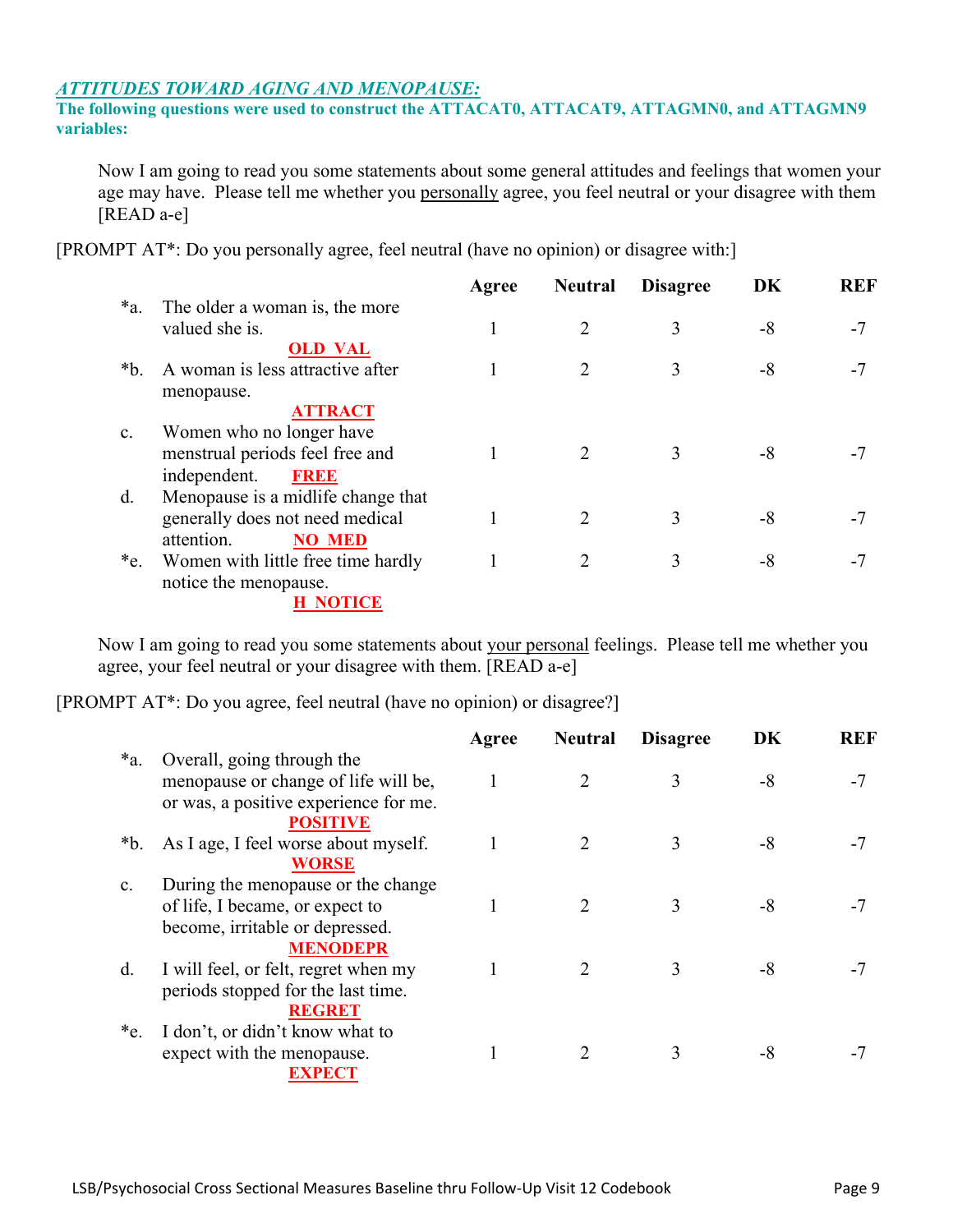#### *LIFE ORIENTATION TEST – OPTIMISM (LOT):*

**The following questions were used to construct the OPTISUM1, NEGORNT1 and POSORNT1 variables:**

Please read the following statements about yourself and indicate how much the statement describes the way you usually are. (CIRCLE ONE NUMBER ON EACH LINE)

|                                                                                       | A lot like<br>me | Somewhat<br>like me | A little<br>like me | Not at all<br>like me |
|---------------------------------------------------------------------------------------|------------------|---------------------|---------------------|-----------------------|
| a. In uncertain times, I usually expect the<br>best.<br><b>EXPBEST1</b>               | 3                | 2                   |                     | $\theta$              |
| b. If something can go wrong for me, it<br>will.<br><b>GOWRONG1</b>                   | 3                | 2                   |                     | $\overline{0}$        |
| c. I'm always optimistic about my future.<br><b>OPTIMIS1</b>                          | 3                | 2                   |                     | $\overline{0}$        |
| d. I hardly ever expect things to go my<br><b>HRDLEXP1</b><br>way.                    | 3                | 2                   |                     | $\theta$              |
| e. I rarely count on good things<br>happening to me.<br><b>GOODTHI1</b>               | 3                | $\overline{2}$      |                     | $\overline{0}$        |
| f. Overall, I expect more good things to<br>happen to me than bad.<br><b>MOREGOO1</b> | 3                | 2                   |                     | 0                     |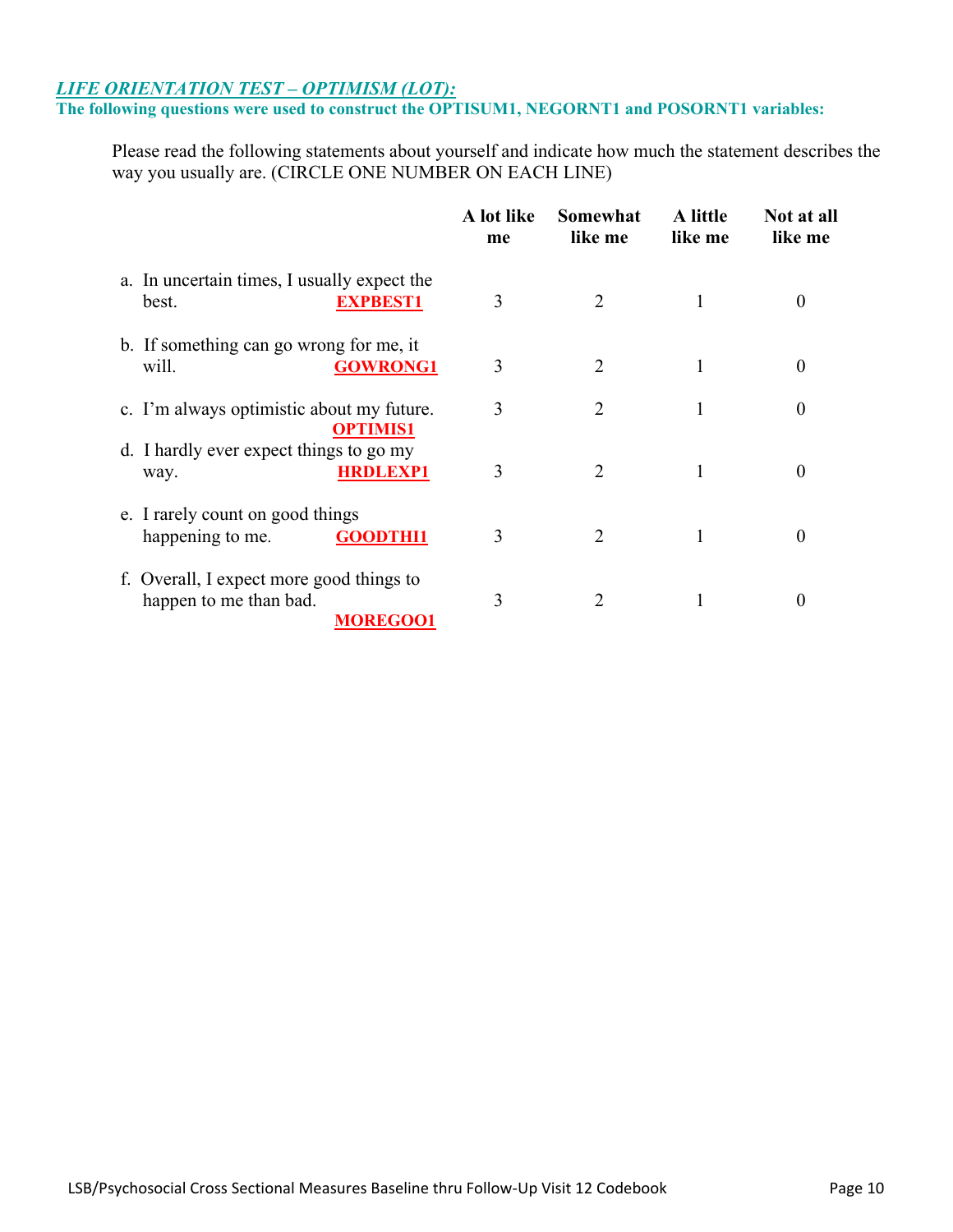#### *SPIELBERGER TRAIT ANGER SCALE (all ten questions), SPIELBERGER ANGRY REACTION SUBSCALE (upper case italic letters), and SPIELBERGER ANGRY TEMPERAMENT SUBSCALE (upper case letters):* **The following questions were used to construct the STATANG7, STATANR4, STATANR7 and STATANT7 variables:**

**n** attached to the variable name indicates a visit number:

A number of **statements** that people have used to describe themselves are given below. Please read each statement and circle the number that corresponds to your response for each item. There are no right or wrong answers. Do not spend too much time on any one statement, but give the answer that describes how you generally feel. . (CIRCLE ONE NUMBER FOR EACH.)

|                                                                                              | <b>Almost</b><br><b>Never</b> | <b>Sometimes</b> | Often | <b>Almost</b><br><b>Always</b> |
|----------------------------------------------------------------------------------------------|-------------------------------|------------------|-------|--------------------------------|
| <b>QUICKTPn</b><br>A. I am quick tempered.                                                   | $\mathbf{1}$                  | $\overline{2}$   | 3     | 4                              |
| B. I have a fiery temper.<br><b>FIERYTPn</b>                                                 | 1                             | $\overline{2}$   | 3     | 4                              |
| C. I am a hot-headed person. <b>HOTHEADn</b>                                                 | 1                             | $\overline{2}$   | 3     | 4                              |
| D. I get angry when I'm slowed down by<br>others' mistakes.<br><b>GETANGRn</b>               | 1                             | $\overline{2}$   | 3     | $\overline{4}$                 |
| E. I feel annoyed when I am not given<br>recognition for doing good work.<br><b>ANNOYEDn</b> | $\mathbf{1}$                  | $\overline{2}$   | 3     | 4                              |
| F. I fly off the handle.<br><b>FLYOFFn</b>                                                   | 1                             | 2                | 3     | 4                              |
| g. When I get mad, I say nasty things.<br><b>SAYNASTn</b>                                    | 1                             | $\overline{2}$   | 3     | $\overline{4}$                 |
| H. It makes me furious when I'm criticized<br>in front of others.<br><b>FURIOUSn</b>         | 1                             | $\overline{2}$   | 3     | $\overline{4}$                 |
| i. When I get frustrated, I feel like hitting<br><b>DBLHIT</b> n<br>someone.                 | 1                             | $\overline{2}$   | 3     | 4                              |
| J. I feel infuriated when I do a good job $\&$<br>get a poor evaluation.<br><b>INFURIAn</b>  | 1                             | 2                | 3     | 4                              |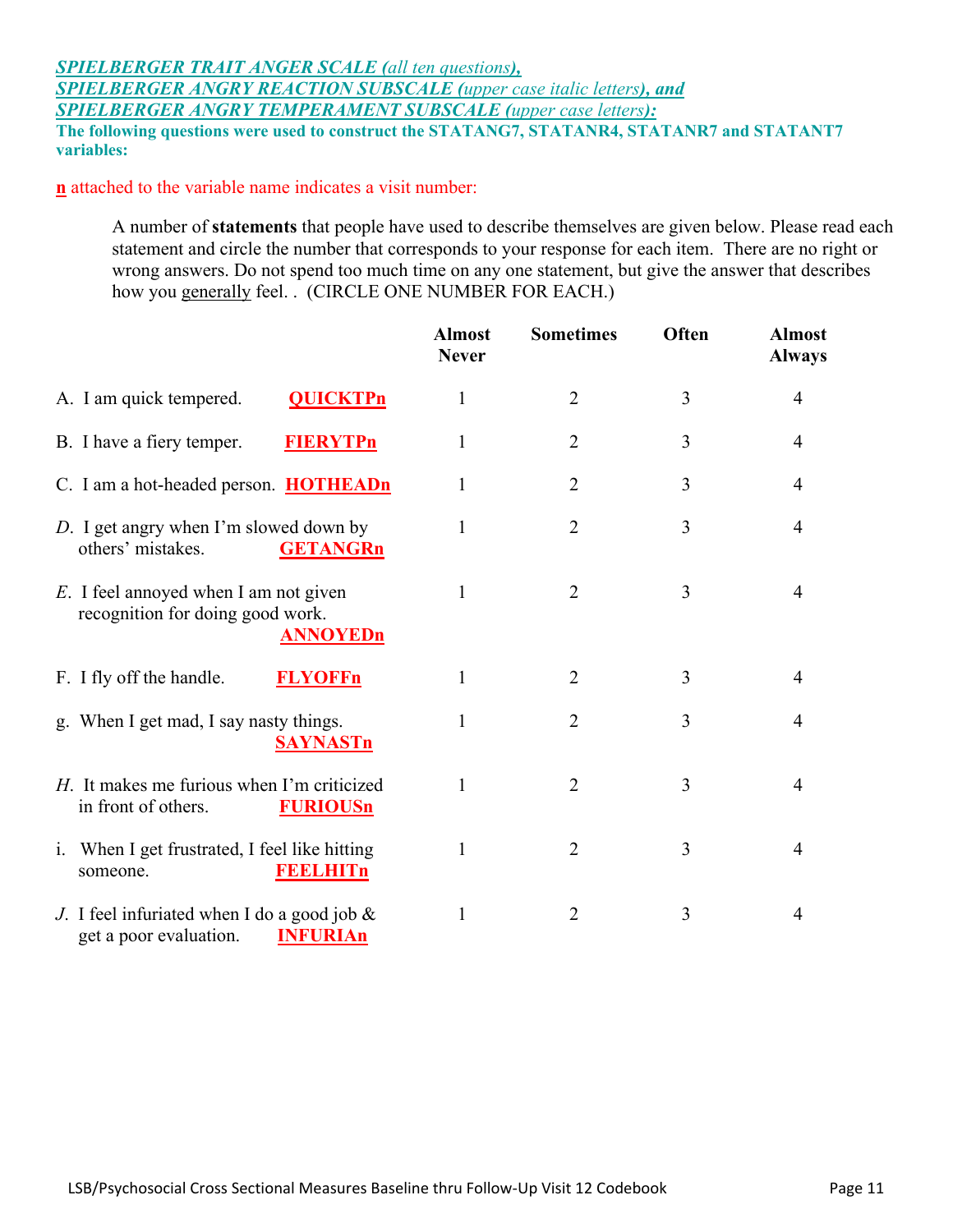#### *SPIELBERGER TRAIT ANGER EXPRESSION – ANGER IN SCALE (lower case letters) and ANGER OUT SCALE (upper case letters):* **The following questions were used to construct the STAXIN4 and STAXOUT4 variables:**

Everyone feels angry or furious from time to time, but people differ in the ways they react when they are angry. A number of statements are listed below which people use to describe their reactions when they feel *angry* or *furious.* Read each statement and then fill in the circle with the number which indicates how *often* you *generally* react or behave in the manner described when you are feeling angry or furious. Remember that there are no right or wrong answers. Do not spend too much time on any one statement.

|                | When Angry or Furious                                                              | <b>Almost</b><br><b>Never</b> | <b>Sometimes</b> | Often          | <b>Almost</b><br><b>Always</b> |
|----------------|------------------------------------------------------------------------------------|-------------------------------|------------------|----------------|--------------------------------|
| A.             | I express my anger.                                                                | 1                             | $\overline{2}$   | $\overline{3}$ | $\overline{4}$                 |
| $\mathbf b$ .  | <b>EXPRESS4</b><br>I keep things in.<br><b>KEEPIN4</b>                             | 1                             | $\overline{2}$   | $\overline{3}$ | $\overline{4}$                 |
| c.             | I pout or sulk.<br><b>POUTSUL4</b>                                                 | 1                             | $\overline{2}$   | 3              | $\overline{4}$                 |
| d.             | I withdraw from people.<br><b>WITHDRA4</b>                                         | 1                             | $\overline{2}$   | $\overline{3}$ | $\overline{4}$                 |
| E.             | I make sarcastic remarks to others.<br><b>SARCAST4</b>                             | 1                             | $\overline{2}$   | 3              | $\overline{4}$                 |
| F.             | I do things like slam doors.<br><b>SLAMDOO4</b>                                    | $\mathbf{1}$                  | $\overline{2}$   | 3              | $\overline{4}$                 |
| g.             | I boil inside, but I don't show it.<br><b>BOILINS4</b>                             | $\mathbf{1}$                  | $\overline{2}$   | 3              | $\overline{4}$                 |
| H.             | I argue with others.<br><b>ARGUE4</b>                                              | $\mathbf{1}$                  | $\overline{2}$   | 3              | $\overline{4}$                 |
| $\mathbf{i}$ . | I tend to harbor grudges that I don't tell<br><b>GRUDGES4</b><br>anyone about.     | $\mathbf{1}$                  | $\overline{2}$   | $\overline{3}$ | $\overline{4}$                 |
| J.             | I strike out at whatever infuriates me.<br><b>STRIKOU4</b>                         | $\mathbf{1}$                  | $\overline{2}$   | $\overline{3}$ | $\overline{4}$                 |
| k.             | I am secretly quite critical of others.<br><b>CRITICA4</b>                         | $\mathbf{1}$                  | $\overline{2}$   | 3              | $\overline{4}$                 |
| 1.             | I am angrier than I am willing to admit.<br><b>ANGRIER4</b>                        | 1                             | $\overline{2}$   | 3              | $\overline{4}$                 |
| M.             | I say nasty things.<br><b>NASTY4</b>                                               | 1                             | $\overline{2}$   | $\overline{3}$ | $\overline{4}$                 |
| n.             | I'm irritated a great deal more than<br>people are aware of.<br><b>IRRITAT4</b>    | 1                             | $\overline{2}$   | 3              | $\overline{4}$                 |
| O.             | <b>TEMPER4</b><br>I lose my temper.                                                | $\mathbf{1}$                  | $\overline{2}$   | 3              | $\overline{4}$                 |
| P.             | If someone annoys me, I'm apt to tell him<br>or her how I feel.<br><b>ANNOYSM4</b> | 1                             | $\overline{2}$   | 3              | $\overline{4}$                 |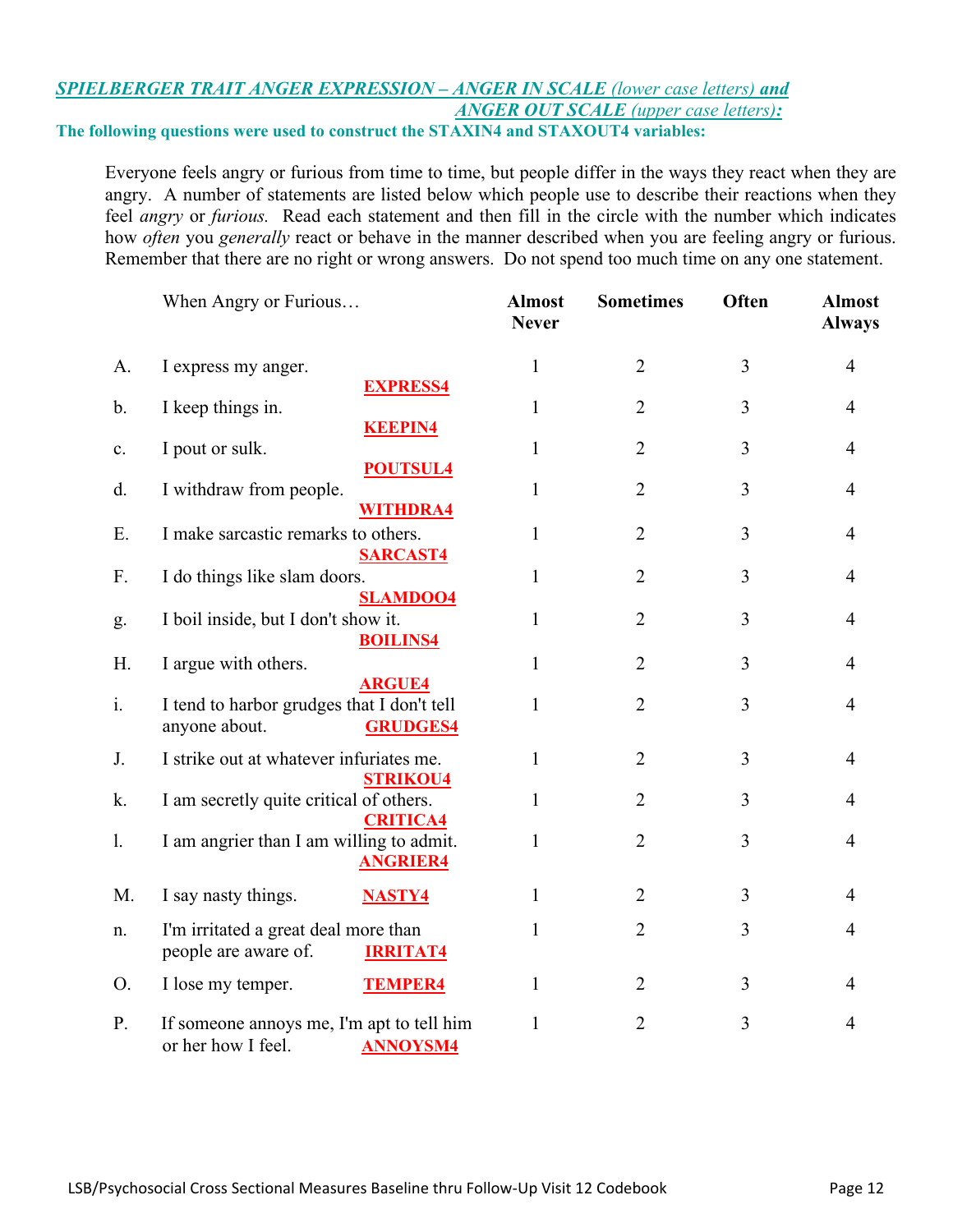A number of **statements** that people have used to describe themselves are given below. Please read each statement and circle the number that represents **how you generally feel**. There are no right or wrong answers. Do not spend too much time on any one statement, but give the answer that seems to describe how you generally feel. (CIRCLE ONE NUMBER FOR EACH.)

|                                                                                                   |                 | <b>Almost</b><br><b>Never</b> | <b>Sometimes</b> | Often | <b>Almost</b><br><b>Always</b> |
|---------------------------------------------------------------------------------------------------|-----------------|-------------------------------|------------------|-------|--------------------------------|
| a. I am a steady person.                                                                          | <b>STEADPE4</b> | 1                             | 2                | 3     | 4                              |
| b. I feel satisfied with myself. <b>SATISEL4</b>                                                  |                 | I                             | 2                | 3     | 4                              |
| c. I feel nervous and restless. RESTLES4                                                          |                 | 1                             | 2                | 3     | 4                              |
| d. I wish I could be as happy as others seem<br>to be.                                            | <b>WISHAPP4</b> | 1                             | $\overline{2}$   | 3     | 4                              |
| e. I feel like a failure.                                                                         | LIKEFAI4        | 1                             | $\overline{2}$   | 3     | 4                              |
| f. I get in a state of turmoil or tension as I<br>think over my recent concerns and<br>interests. | <b>TENSION4</b> | 1                             | 2                | 3     | 4                              |
| g. I feel secure.                                                                                 | <b>FEELSEC4</b> | 1                             | $\overline{2}$   | 3     | 4                              |
| h. I lack self-confidence.                                                                        | <b>LACKSEL4</b> | 1                             | 2                | 3     | 4                              |
| i. I feel inadequate.                                                                             | <b>INADEQA4</b> | 1                             | 2                | 3     | 4                              |
| j. I worry too much over something that does<br>not matter.                                       | <b>WORRYTO4</b> | 1                             | 2                | 3     | 4                              |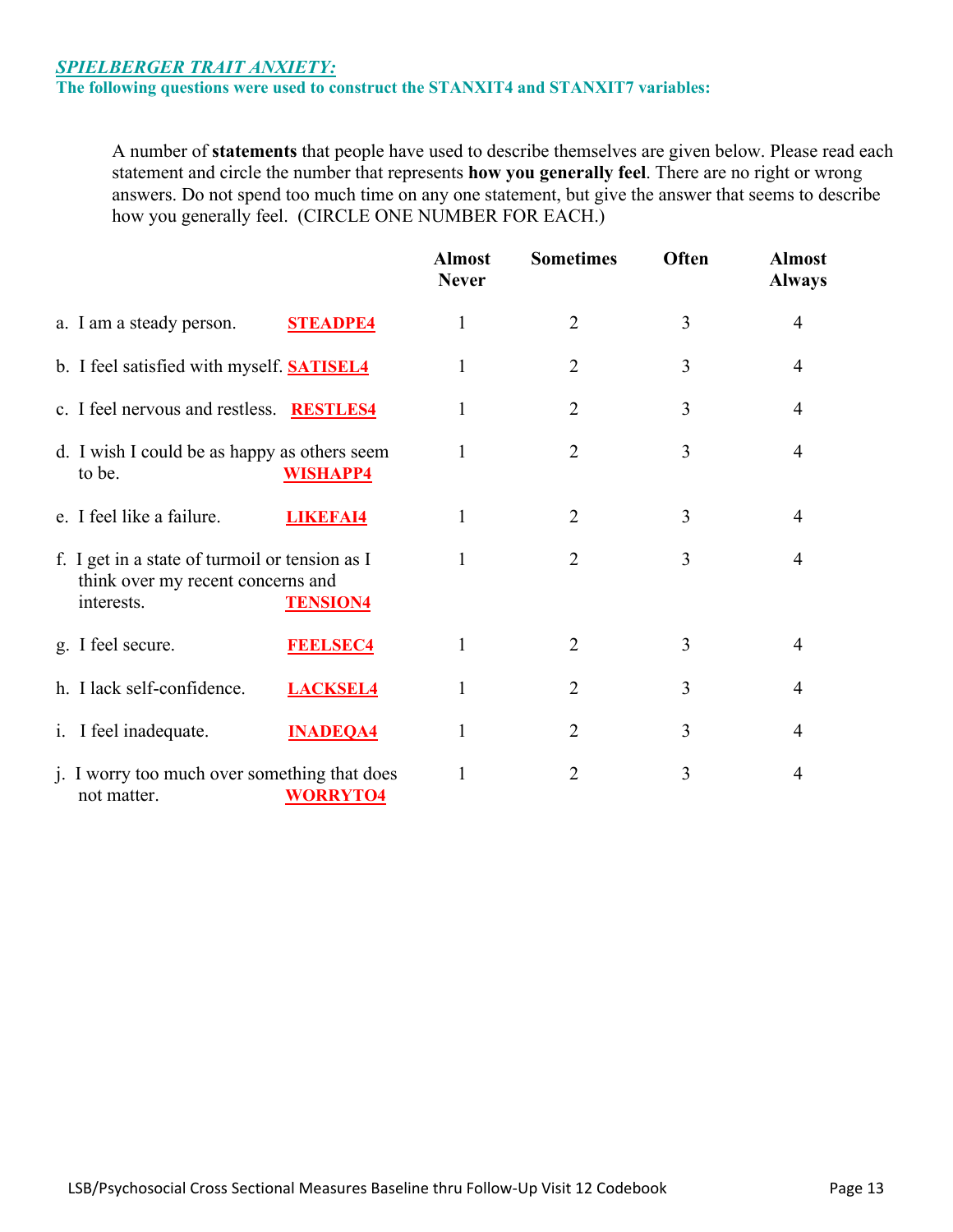#### *PITTSBURGH SLEEP QUALITY INDEX:*

**The following questions were used to construct the PSQI\_SCORE4 and PSQI\_SCORE12 variables, and the component variables psqidaydys4, psqidaydys12, psqidistb4, psqidistb12, psqidurat4, psqidurat12, psqihse4, psqihse12, psqilatent4, psqilaten12, psqimeds4, psqimeds12, psqislpqual4, and psqislpqual12 :**

**PLEASE NOTE: The time variables and military versions were provided in the dataset because of corrections made. The military version is in blue and in parentheses below:** 

The following questions relate to your usual sleep habits during the past month only. Your answers should give the most accurate description for most of the days and nights in the past month. Please answer all questions.

- D3. During the past month, when have you usually gone to bed at night? (PLEASE CIRCLE A.M. OR P.M.) **BEDTIMEn (BEDMILn)** USUAL BED TIME \_\_\_ \_\_\_:\_\_\_ \_\_\_ A.M. 1. P.M. 2. **BEDTIMAn**
- D4. During the past month, how long (in minutes) has it usually taken you to fall asleep each night?

NUMBER OF MINUTES \_\_\_\_\_\_\_\_\_\_\_\_\_\_\_\_\_\_ **NUMMINUn**

D5. During the past month, when have you usually gotten up in the morning? (PLEASE CIRCLE A.M. OR P.M.)

**GETUPTIn (GETUPMILn)** USUAL GETTING UP TIME  $\_\_\_\_\_\_\_\_\_\_\_\_$  A.M. 1. P.M. 2. **GETPAMPn**

D6. During the past month, how many hours of **actual sleep** did you get at night? (This may be different than the number of hours you spend in bed.)

HOURS OF SLEEP PER NIGHT \_\_\_\_\_\_\_\_\_\_\_\_\_\_\_\_\_\_ **HRSSLEEn**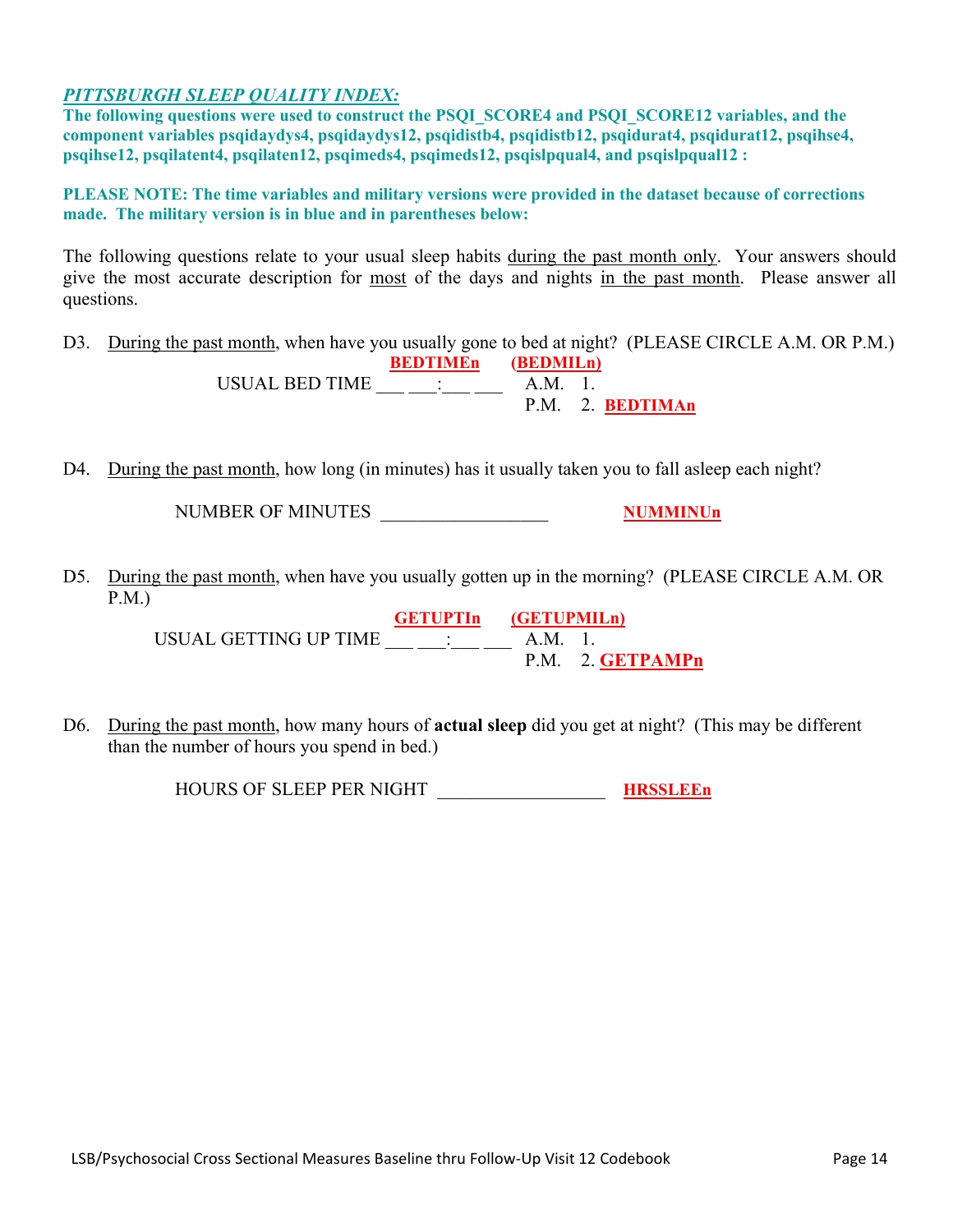D7. During the past month, how often have you had trouble sleeping because you...

|                |                                                                                  | <b>Not during</b><br>the past<br>month | Less than<br>once<br>a week | Once or<br>twice a<br>week | Three or<br>more times<br>a week |
|----------------|----------------------------------------------------------------------------------|----------------------------------------|-----------------------------|----------------------------|----------------------------------|
| a.             | Cannot get to sleep within 30<br>minutes<br><b>NO30SLEn</b>                      | $\mathbf{1}$                           | $\overline{2}$              | 3                          | 4                                |
| $\mathbf{b}$ . | Wake up in the middle of the night<br>or early in the morning<br><b>WAKEMIDn</b> | 1                                      | $\overline{2}$              | 3                          | 4                                |
| c.             | Have to get up to use the bathroom                                               | $\mathbf{1}$                           | $\overline{2}$              | 3                          | 4                                |
| d.             | <b>USEBATHn</b><br>Cannot breathe comfortably<br><b>CANTBRTn</b>                 | 1                                      | $\overline{2}$              | 3                          | 4                                |
| e.             | Cough or snore loudly<br><b>SNOREn</b>                                           | 1                                      | $\overline{2}$              | 3                          | 4                                |
| f.             | Feel too cold<br><b>TOOCOLDn</b>                                                 | 1                                      | $\overline{2}$              | 3                          | 4                                |
| g.             | Feel too hot<br><b>TOOHOTn</b>                                                   | 1                                      | $\overline{2}$              | 3                          | 4                                |
| h.             | Had bad dreams<br><b>BADREAMn</b>                                                | 1                                      | 2                           | 3                          | 4                                |
| 1.             | Have pain<br><b>HAVPAINn</b>                                                     | $\mathbf{1}$                           | 2                           | 3                          | 4                                |
| J <sub>1</sub> | <b>TRBSLEPn</b><br>Other reason(s).                                              | 1                                      | 2                           | 3                          | 4                                |
|                | Please describe:<br><b>OTHTRBn</b>                                               |                                        |                             |                            |                                  |

D8. During the past month, how would you rate your sleep quality overall?

**SLEEPQLn**

D9. During the past month, how often have you taken medicine (prescribed or "over the counter") to help you sleep?

| <b>MEDICINE</b> |  |
|-----------------|--|
|                 |  |
|                 |  |
|                 |  |
|                 |  |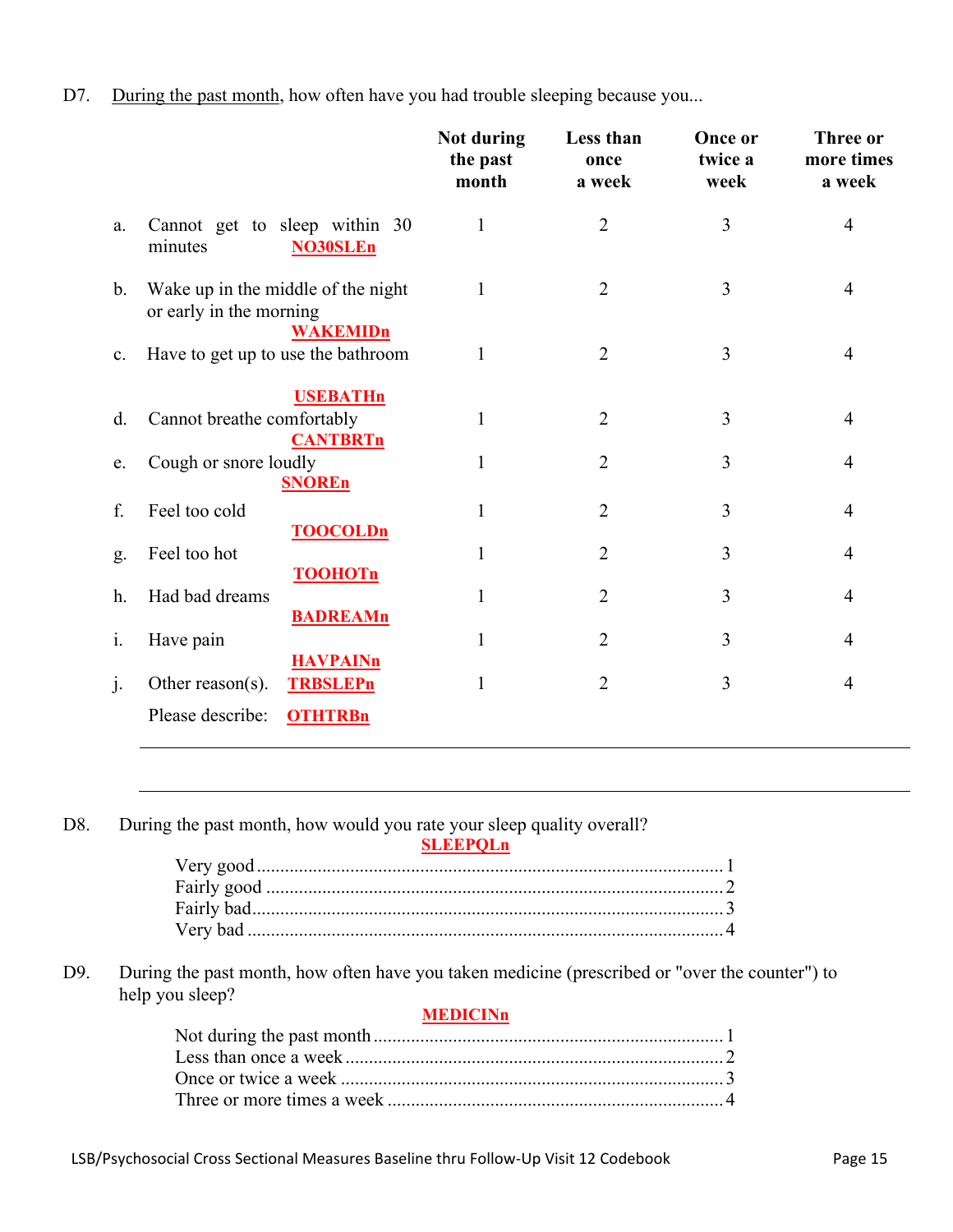D10. During the past month, how often have you had trouble staying awake while driving, eating meals, or engaging in social activity?

#### **TRBAWAKn**

D11. During the past month, how much of a problem has it been for you to keep up enough enthusiasm to get things done?

#### **ENTHUSn**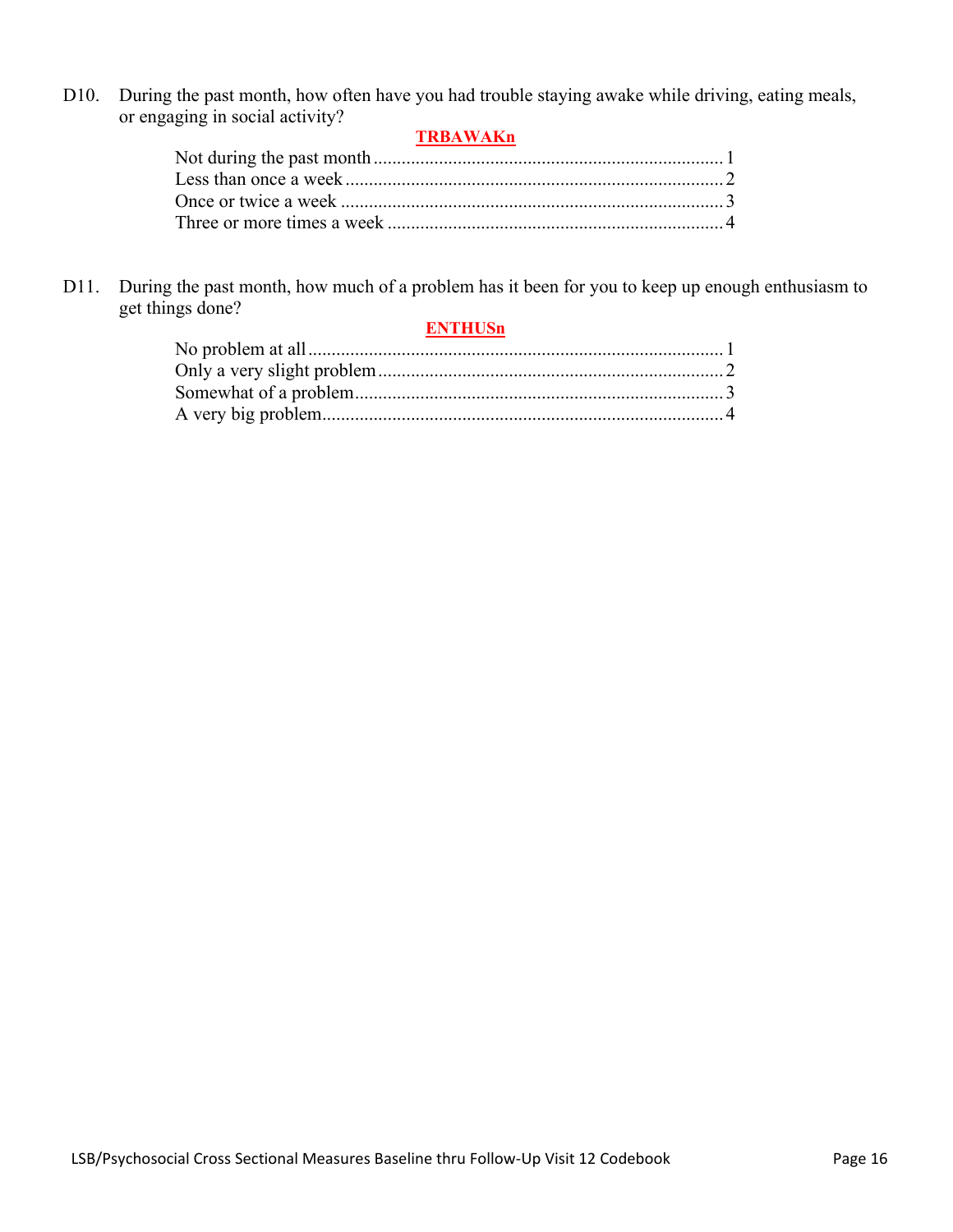### **Alphabetical Listing of Created Variables in the Dataset**

| Variable         | Label                                             | Code                                                                          |
|------------------|---------------------------------------------------|-------------------------------------------------------------------------------|
| ATTAGMN0         | V0 Attitude Aging & Menopause Mean (0-3)          |                                                                               |
| ATTACAT0         | V0 Categ Attitude Aging & Menopause               | 1: Negative/Neutral<br>2: Slightly/Somewhat<br>Positive<br>3: Highly Positive |
| ACCCAT0          | V0 Categ Lang Acculturation                       | 0: Low<br>1: Mid<br>2: High Accult                                            |
| <b>ACCBIN0</b>   | V0 Binary Lang Acculturation                      | 0: Low/No Accult<br>1: High Accult                                            |
| OPTISUM1         | V1 Optimism Summary Score (0-18)                  |                                                                               |
| NEGORNT1         | V1 Negative Orientation (0-9)                     |                                                                               |
| POSORNT1         | V1 Positive Orientation (0-9)                     |                                                                               |
| STANXIT4         | V4 Spielberger Trait Anxiety Inventory            |                                                                               |
| STATANR4         | V4 Spiel. Trait Angry Reaction Subscale (4-16)    |                                                                               |
| STAXIN4          | V4 Spiel. Anger Expression: Anger In (8-32)       |                                                                               |
| STAXOUT4         | V4 Spiel. Anger Expression: Anger Out (8-32)      |                                                                               |
| STANXIT7         | V7 Spielberger Trait Anxiety Inventory            |                                                                               |
| STATANG7         | V7 Spiel. Trait Anger Scale (10-40)               |                                                                               |
| STATANT7         | V7 Spiel. Trait Angry Temperament Subscale (4-16) |                                                                               |
| STATANR7         | V7 Spiel. Trait Angry Reaction Subscale (4-16)    |                                                                               |
| ATTAGMN9         | V9 Attitude Aging & Menopause Mean (0-3)          |                                                                               |
| ATTACAT9         | V9 Categ Attitude Aging & Menopause               | 1: Negative/Neutral<br>2: Slightly/Somewhat<br>Positive<br>3: Highly Positive |
| <b>BEDTIMA4</b>  | V4 Bed Time AM/PM                                 | 1: A.M.<br>2: P.M.                                                            |
| GETPAMP4         | V4 Wake Up Time AM/PM                             | 1: A.M.<br>2: P.M.                                                            |
| <b>BEDTIME4</b>  | V4 Bed Time during last month                     |                                                                               |
| <b>BEDMIL4</b>   | V4 Bed Time Military                              |                                                                               |
| GETUPTI4         | V4 Wake Up Time during last month                 |                                                                               |
| <b>GETUPMIL4</b> | V4 Wake Up Time Military                          |                                                                               |
| psqislpqual4     | V4 Overall Sleep Quality (0-3)                    |                                                                               |
| psqilaten4       | V4 Sleep Latency (0-3)                            |                                                                               |
| psqidurat4       | V4 Duration of Sleep (0-3)                        |                                                                               |
| psqihse4         | V4 Sleep Efficiency (0-3)                         |                                                                               |
| psqidistb4       | V4 Sleep Disturbance (0-3)                        |                                                                               |
| psqimeds4        | V4 Needs Meds to Sleep (0-3)                      |                                                                               |
| psqidaydys4      | V4 Day Dysfunction Due to Sleepiness (0-3)        |                                                                               |
| psqi_score4      | V4 Global PSQI Score (0-21)                       |                                                                               |
| BEDTIMA12        | V12 Bed Time AM/PM                                | 1: A.M.                                                                       |

LSB/Psychosocial Cross Sectional Measures Baseline thru Follow-Up Visit 12 Codebook Page 17